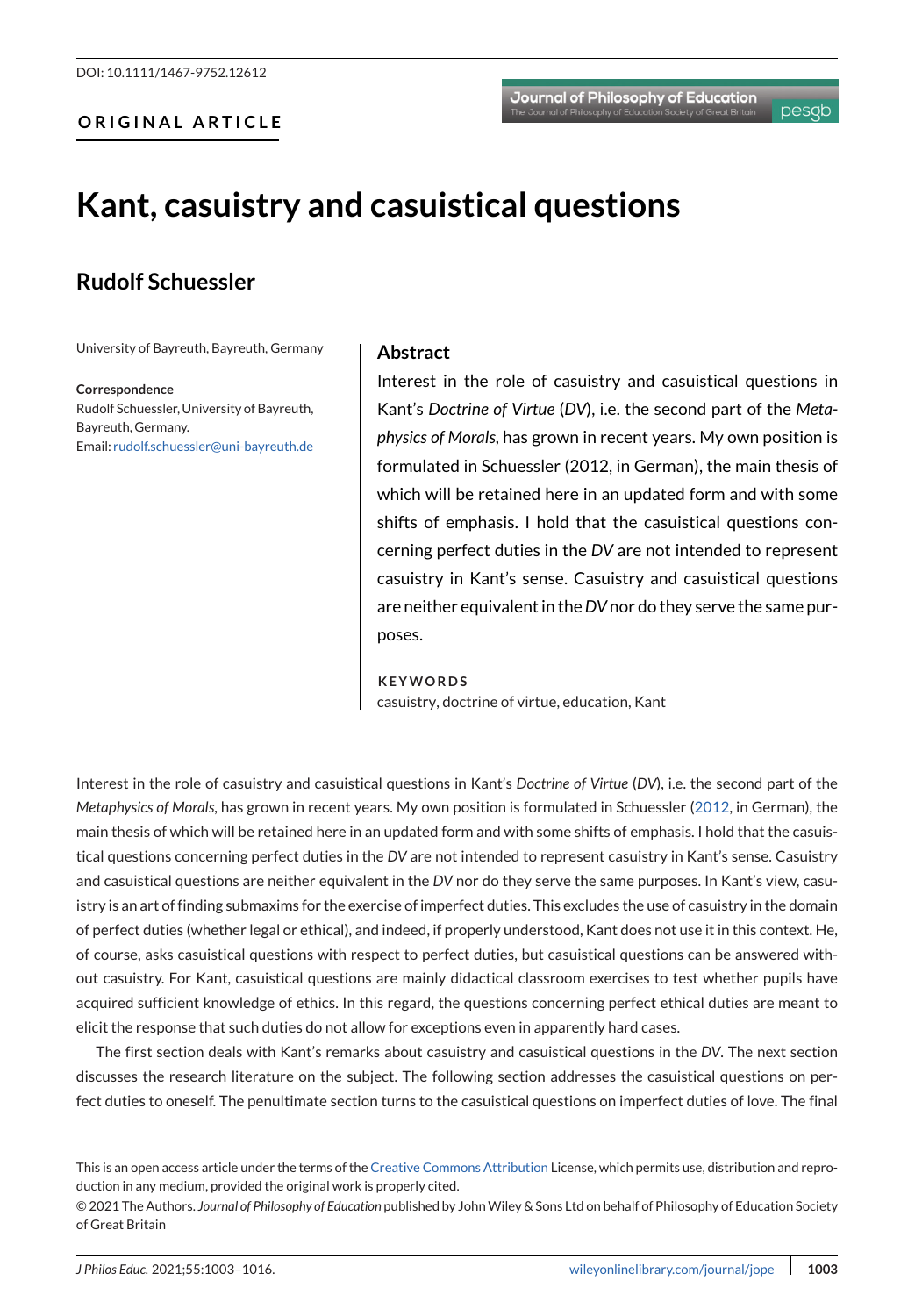section concludes the paper. Throughout I will comment on the practices of early modern casuistry, which are often not well understood by Kant scholars, and emphasise that Kant's use of casuistical questions reflects the Pietist practices with which he grew up.

## **CASUISTRY, CASUISTICAL QUESTIONS AND THEIR PLACE IN THE** *DOCTRINE OF VIRTUE*

Kant refers to casuistry (*Kasuistik*) in just one extended passage of the *DV*. Besides this, the *DV* contains 20 casuistical questions (*kasuistische Fragen*) whose purpose is not explained in the passage on casuistry but in the *Doctrine of Method* (*DM*) of the *DV*[.](#page-11-0) <sup>1</sup> Let us first look at what Kant has to say about casuistry[.](#page-11-0)<sup>2</sup>

In the introduction to the *DV*, among other issues, Kant discusses foundational concepts for a division of the *DV* into several branches[.](#page-12-0)<sup>3</sup> In a long remark, set apart in the text, he explains why he distinguishes between a *Doctrine of Elements*(*DE*) and a *Doctrine of Method* (*DM*), whereas no such distinction was drawn in the first part of the *Metaphysics of Morals*, the *Doctrine of Right*. The distinction is rendered necessary according to Kant because ethical duties are wider than duties of right. That is, they allow for greater latitude in application. The application of all duties, no matter whether they are ethical or juridical, requires subsumption. Subsumption is an activity of judgment (*Urteilskraft*) which determines whether a case falls under a rule. The relevant rules in a Kantian ethical context are laws or maxims. Subsumption is therefore necessary for deciding whether we ought to follow a law or maxim in a given particular case. Kant asserts that subsumption in the *DV* is bound to differ from subsumption in the *Doctrine of Right*, and introduces casuistry in this context:

Hence, the doctrine of right, which by its nature must determine duties strictly (precisely), has no more need of general directions (a method) as to how to proceed in judging than does pure mathematics; instead, it certifies its method by what it does —But ethics, because of the latitude it allows in its imperfect duties, unavoidably leads to questions that call upon judgment to decide how a maxim is to be applied in particular cases, and indeed in such a way that judgment provides another (subordinate) maxim (and one can always ask for yet another principle for applying this maxim to cases that may arise). So ethics falls into a casuistry, which has no place in the doctrine of right. (Kant, [2017,](#page-13-0) p. 180 [6:411])

It is important to note with respect to this passage that Kant is not claiming that ethics 'falls into' casuistry because its duties generally allow for more latitude in application than duties of right. Kant assumes a difference of latitude sufficient to give rise to casuistry *only* for imperfect duties. Perfect ethical duties, it seems, can with respect to subsumption be dealt with in the same way as duties of right. There is, of course, some discussion among Kant scholars on how to understand the difference between Kant's distinction of narrow versus wide and perfect versus imperfect duties (see Denis, [2001,](#page-12-0) p. 30). However, we may presently restrict our attention to what is required for understanding Kant's remarks about casuistry. He seems to think that for duties of right it is easy to determine whether a case falls under a rule or not. His reference to mathematics suggests that subsumption in these fields is as easy to judge as whether a particular manifestation of a geometric figure falls under the concept of triangle. For imperfect duties, by contrast, a much more elaborate process of judgment is often required because we do not see immediately whether, for instance, refraining from helping a particular beggar violates an imperfect duty of love (i.e. a *Liebespflicht*, a duty of charity or beneficence).

Perfect ethical duties sit uncomfortably between the two kinds of duties which Kant explicitly addresses. However, taking him at his word, perfect ethical duties are to be grouped with duties of right, and for the latter the subsumption of cases under a duty can be judged without casuistry. This claim shows how the term 'latitude' in the quoted passage should be understood. It involves the fact that imperfect duties are always valid but do not always call for action (i.e. they are valid *semper, sed non ad semper* in traditional terminology). This temporal and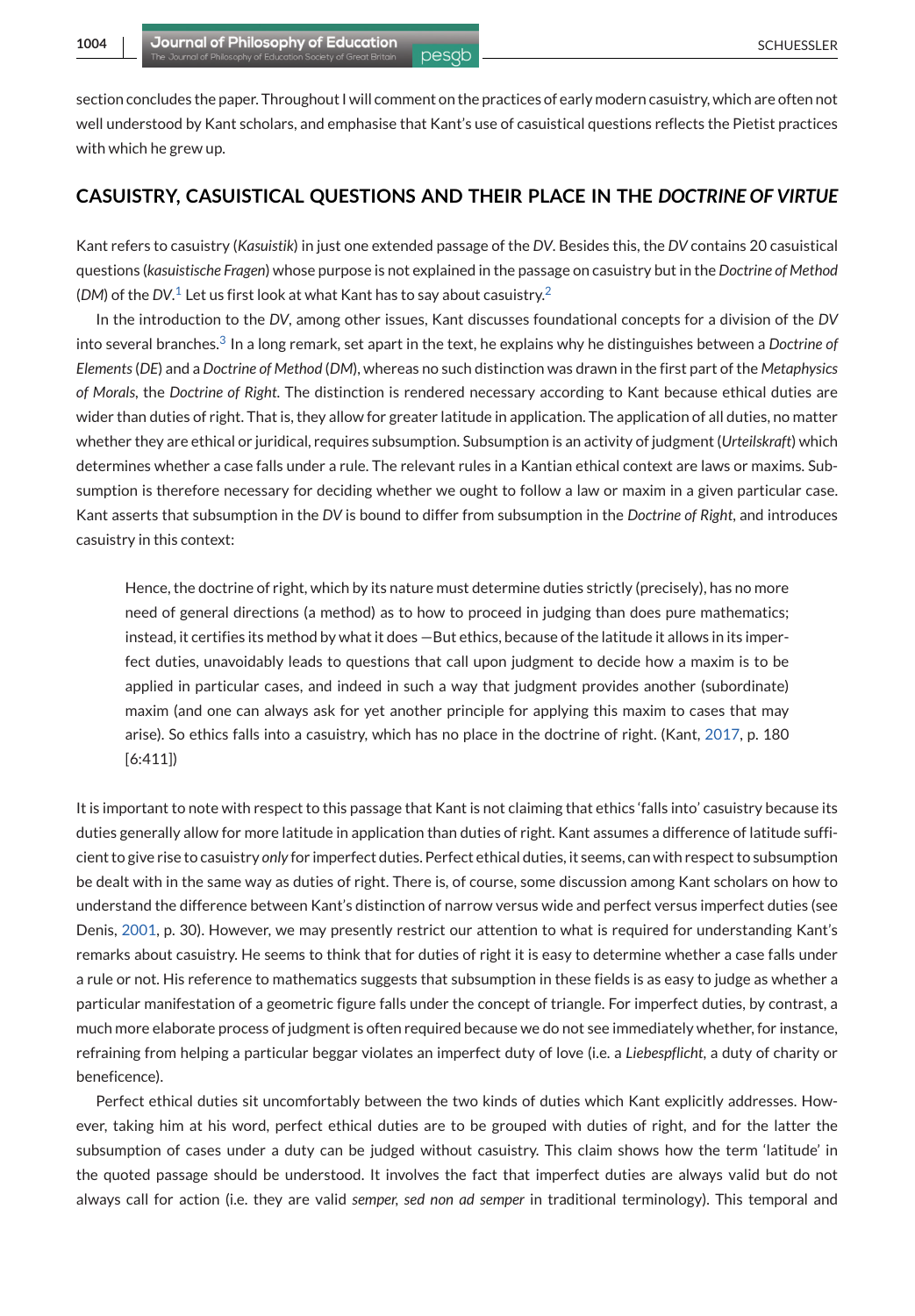circumstantial latitude in complying with imperfect duties is the main reason for the use of subordinate maxims. Yet, another possible latitude exists with respect to the interpretation of concepts. There can be more or less room for interpretation whether a case falls under a concept. This is a latitude to which Kant here is apparently not referring, and with good reason. While the distinction between always and not always being obliged to act is clear, it is not at all clear that all legally binding concepts are less fuzzy in application than all perfect ethical duties, and these in turn less fuzzy than all imperfect ethical duties. Cases of an imperfect duty of respect might be more easily delimited than cases of a particular property right, e.g. lend–lease. In any case, Kant's restriction of casuistry to imperfect duties strongly suggests that he only has the first kind of latitude in his sights when justifying the use of casuistry.

For compliance with imperfect duties, further rules are helpful and sometimes even required. Agents need to identify these rules and then allow themselves to be guided by them. Kant specifically tasks judgment with finding subordi-nate maxims[.](#page-12-0)<sup>4</sup> One might think, for instance, of a maxim of giving 10% of one's income to the poor. Not giving anything to a beggar at one's door (who is not about to starve or is otherwise in 'extreme necessity', a state of immediately life-threatening neediness in the Christian ethics of charity) would then clearly not constitute a violation of duty for a person who already has spent more than 10% of her income on charity. Kant identifies this more complex procedure of subsumption which includes the use of submaxims with casuistry. Other forms of subsumption, by contrast, might rely on a direct perception that an act is of type *x* and that it conflicts with a law that prohibits *x*. Here, no conscious use of a rule for guiding the subsumption is necessary, and consequently casuistry has no place.

At this point, I would like to add that Kant here retains aspects of the traditional practice of casuistry, which existed for centuries before the *DV* and had boomed in the 17th century (see more below). Casuists were specialised moral theologians who typically used subordinate rules to decide how morally problematic cases of conduct were to be judged. Based on subordinate rules and area-specific principles they could claim that an action *x* was morally permissible, whereas a deceptively similar action *y* was not.

After having justified the existence of casuistry, Kant continues:

Casuistry is, accordingly, neither a *science* nor a part of a science; for in that case it would be dogmatics, and casuistry is not so much a doctrine about how *to find* something as rather a practice in how *to seek* truth. So it is *woven into ethics*in a *fragmentary* way, not [presented] systematically (as dogmatics would have to be), and is added to ethics only by way of scholia to the system. (Kant, [2017,](#page-13-0) p. 180 [6:411])

I take this to be a quite puzzling statement. Kant asserts that casuistry is not a scientific endeavour. It is more a practice of seeking moral truths than a doctrine for finding them. The emphasis is here on the distinction between a doctrine and a practice. Kant should therefore be interpreted to claim that casuistry cannot be done in an 'algorithmic' way. There is no precise method for finding subordinate maxims, which one might learn by reading a handbook. Casuistry is more of an art, a practice depending on experience and training with cases. This is exactly how it was learned in the early modern era, beyond the acquisition of some general rules that functioned as a shared toolset for casuists. For this reason, it might be considered 'fragmentary', in the sense of something that can be shown with examples but does not allow for a general theoretical explication. The reference to scholia, the explicative comments on text passages in traditional commentaries, seems to stand in a certain tension with this interpretation. Yet, Kant probably had exemplifying rather than theoretically explicative scholia in mind.

Next, Kant turns away from considerations concerning casuistry and speaks about the*DM* of the*DV*. He emphasises that reason rather than the faculty of judgment informs the theory of ethics and grounds its practical exercise. Kant then elaborates on methods for teaching ethics, and especially for testing whether pupils have understood an ethical subject matter correctly.

All these considerations help us, or so at least Kant seems to think, better to understand the architectonic of the *DV* offered a page later. According to Kant, ethics has the following branches[:](#page-12-0)<sup>5</sup>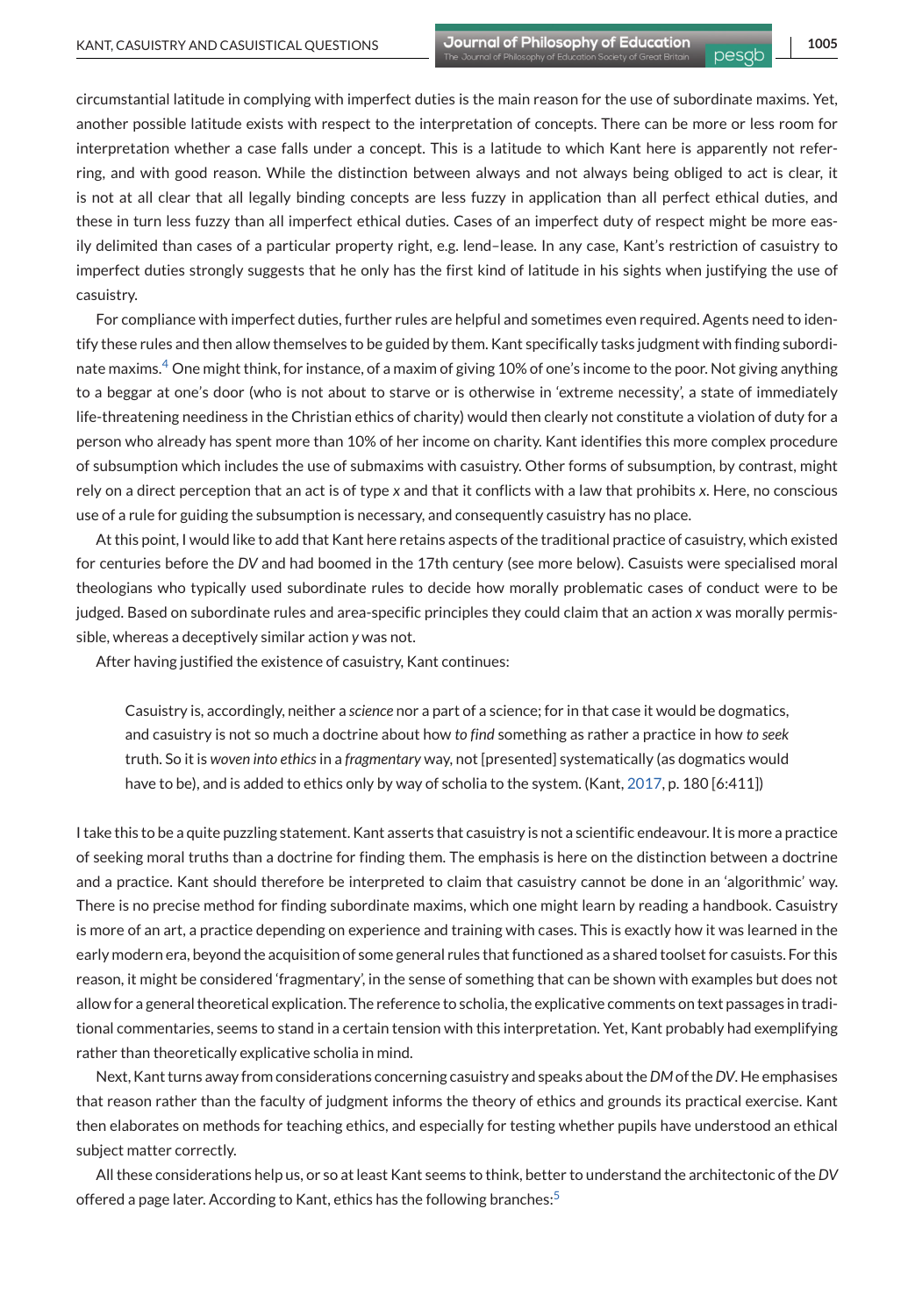Ethics (*ethische Prinzipien eines Systems der reinen praktischen Vernunft*)

- ∙ Doctrine of elements (*Elementarlehre*)
	- ∙ Dogmatics
	- ∙ Casuistry
- ∙ Doctrine of method (*Methodenlehre*)
	- ∙ Catechising (*Katechetik*)
	- ∙ Ascetics

Casuistry is here a major branch of the *DE*, whereas casuistical questions have their systematic place in the *DM*, specifically as a method of catechising. Kant later confirms this separation when speaking about the teaching of ethics (*ethische Didaktik*) as the first part of the *DM*. He claims:

In this catechistic moral instruction it would be most helpful to the pupil's moral development to raise some casuistical questions in the analysis of every duty and to let the assembled children test their understanding by having each say how he would solve the tricky problem put to him. (Kant, [2017,](#page-13-0) p. 244 [6:483])

Casuistical questions are thus characterised as a teaching instrument. Teachers should use them to test pupils and promote their moral development, which in this context mainly means their understanding of duties.

Taken together, Kant's assertions concerning the role and systematic place of casuistry and casuistical questions in the *DV* indicate that casuistry and casuistical questions are *not* two equivalent ways of referring to the same subject matter. Much of the literature on Kant's practical ethics has tended to overlook this important point. In fact, answering casuistical questions need not involve casuistry as defined by Kant. Casuistry is preoccupied with the practice of applying imperfect duties in the real world. As such, it belongs to the*DE*. Casuistical questions are classroom exercises. They can be raised for imperfect as well as for perfect duties. The systematic role of casuistical questions in the *DM* as an instrument of catechetics does not prevent their application to subject matter from the *DE*, and there is no restriction in this respect as to the kind of duties for which they can be raised. Kant in fact discusses casuistical questions for perfect as well as imperfect duties in the*DV*, which would be inconsistent if casuistical questions were invariably a way of doing casuistry in the sense stated by Kant.

A look back at the early modern tradition of casuistry helps to resolve some of the present entanglements. Casuistry was not just a didactic exercise in the early modern period but another term for applied moral theology[.](#page-12-0)<sup>6</sup> In modern diction, it was a very elaborate practical ethics. As such, it told princes whether they might wage a just war in given cases (Protestant and Catholic casuistry alike), it allowed or prohibited vestments with multicoloured sleeves (Calvinist casuistry) or permitted Christians to compromise with the Emperor of China concerning the vestments of priests (Catholic casuistry). Hence, casuistry strove to offer practicable moral guidance beginning with quotidian moral problems and ranging to the most impactful questions of international politics or economic governance. Kant alludes to this traditional role of casuistry by listing it as the second main branch of the *DE*.

At the same time, casuistical questions had a longstanding use in classroom exercises and for the training of professional casuists. (Casuistry could be studied as a subject with its own professors and curriculum at some early modern universities and colleges.) Of course, casuistical questions could address the problems with which professional casuists dealt as confessors or as moral counsellors of the mighty. In other words, casuistical questions could be treated in a classroom with the same problem-solving or problem-analysing mindset as in real moral practice. However, it was also possible to use casuistical questions merely to test what pupils or students had learned about the basics of practical ethics. In this respect, the use of casuistical questions did not differ much between Catholic and Protestant casuistry, both of which reached their all-time apogee roughly between 1580 and 1720. Professional casuistry remained a main conduit of practical ethics in Catholicism throughout the 18th century, or at least until the 1760s. Protestant casuistry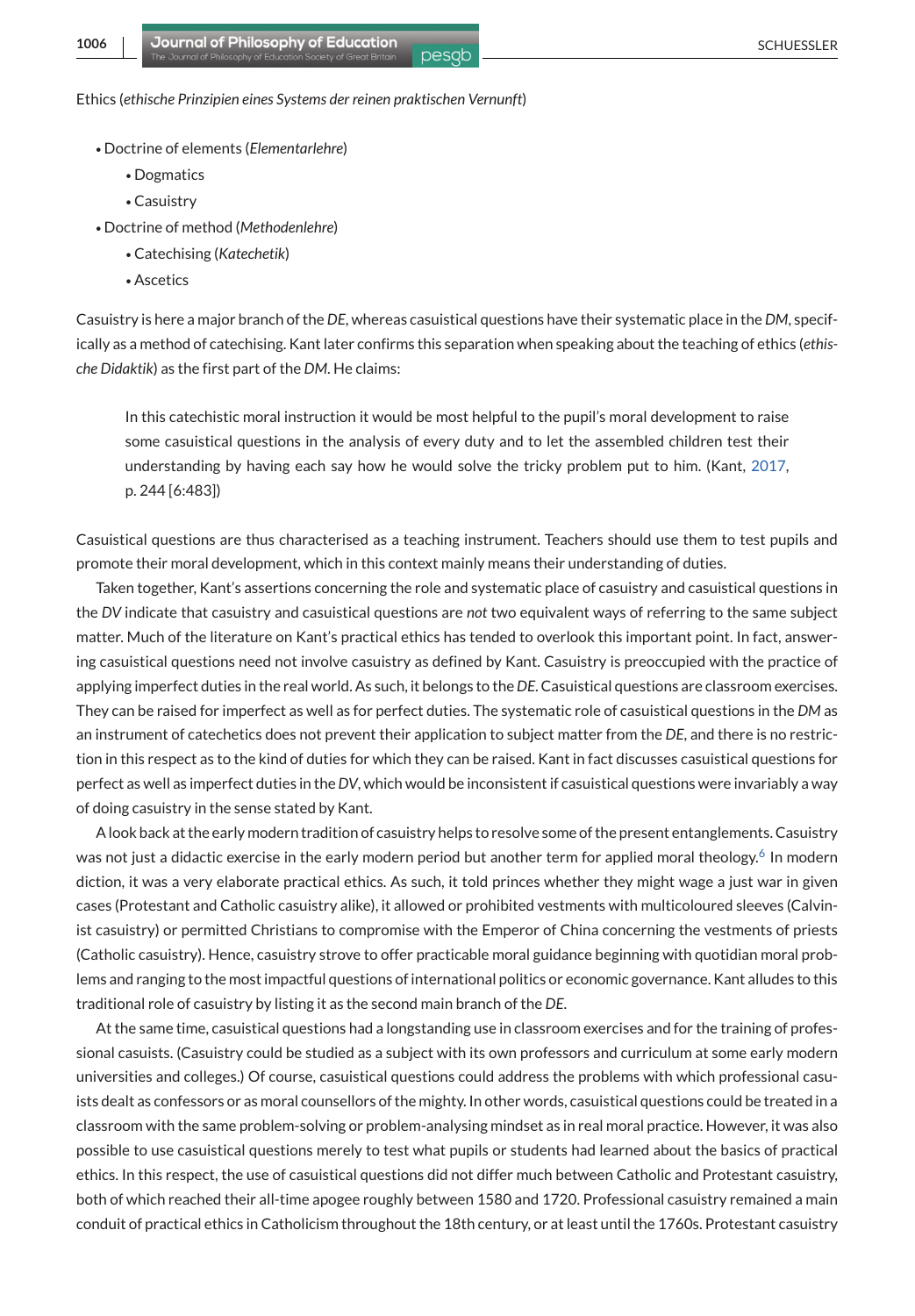experienced a far steeper decline after 1700, with a notable exception, which is of particular interest with respect to Kant.

Pietism, a religious movement that was highly successful in Prussia in the 18th century, used casuistical questions in a peculiar way in classroom exercises even for quite young pupils. Kant grew up in a Pietist environment, and it has been argued—justly I think—that his philosophy displays Pietist influences, even though Kant did on the whole view Pietism criticall[y.](#page-12-0)<sup>7</sup> Pietists emphasised the importance of true faith and a pure heart rather than appreciating 'Jesuitical' refinements in treating moral problems. Hence, for them, inculcation of the right attitude of a sincere person mattered far more than ferreting out what might still be permissible in a moral borderline case[.](#page-12-0)<sup>8</sup> Pietist moral education included catechetical instruction for quite young children, but Philipp Spener (1635–1705), the founding father of Pietism, also recommended moral discussion groups for university students where cases of conscience could be discussed[.](#page-12-0)<sup>9</sup> It is not documented that Kant ever formed such a group among his students. Nevertheless, Kant's treatment of casuistical questions hints at a usage similar to that envisaged by Pietists. Primarily, casuistical questions show whether a pupil is ready to follow the moral law with the right attitude. Yet, of course, a pupil's ability to correctly subsume cases to duties also mattered. Moreover, perfect duties are more important in this respect than the imperfect duties which allow for more latitude. Latitude implies that there may be alternative subordinate maxims which agents might follow. Given large enough latitude, the maxims might propose different actions (as in cases of giving to the poor). The *DE* only requires that an agent finds *a* subordinate maxim in cases where there is large enough latitude. Not finding and following a permissible maxim would imply a moral mistake. However, Kant does not demand in this context that all agents follow the same subordinate maxims. Note that otherwise finding these maxims could, contrary to what Kant says, be turned into a science. This pluralism renders concrete subordinate maxims quite unsuitable for testing whether pupils have the right moral understanding, since pupils are required to understand only that they need to find a suitable submaxim. Correctness of understanding is better tested by asking what morality tells persons not to do. We should bear this in mind when we discuss Kant's actual casuistical questions in more detail. For the moment, let us sum up what we have found so far.

For Kant, casuistry and casuistical questions are situated in different branches of the *DV*. Casuistry and casuistical questions do not necessarily follow the same modus operandi or serve the same purposes. Many didactical casuistical questions can be answered without practising casuistry, at least as Kant characterises it. Moreover, the similarities between Kant's exposition of casuistical questions and Pietist educational practices suggest that Kant, in fact, makes scant use of true casuistry in his examples for teaching in the classroom. (The latter kind of didactical use would be more characteristic of Catholic higher education and of Protestant theological education in the 17th century.)

## **A VIEW OF THE LITERATURE ON KANT AND CASUISTRY**

Studies of Kant's practical ethics and even the literature on the *DV* usually fail to distinguish between casuistry and casuistical questions[.](#page-12-0)<sup>10</sup> Most of this literature interprets Kant's remarks concerning casuistry and his casuistical questions without situating them in the historical context of early modern practices of casuistry, except for passing references to this tradition. Of the few writings whose focus squarely rests on Kant's casuistry, Matson [\(1968\)](#page-13-0), Kittsteiner [\(1988\)](#page-13-0) and Patrone [\(2013\)](#page-13-0) offer general assessments, without a detailed discussion of the casuistical questions. For Matson, casuistry comprises all sorts of action-guiding judgments intended to comply with theoretically grounded duties. He mainly discusses examples from the *Groundwork* and *On a Supposed Rght to Lie*. The *DV* is not Matson's concern.

Kittsteiner, an expert on Protestant ethics of conscience, claims that Kant positions himself as an anti-casuist with his theory of strict perfect duties. That is, Kant's conception of perfect duties is (among other things) a conscious attempt to prevent the confusing jungle of traditional casuistical judgments from arising. This is, in my view, a correct assessment and a warning to Kant scholars who think that a Kantianised theory of practical wisdom might be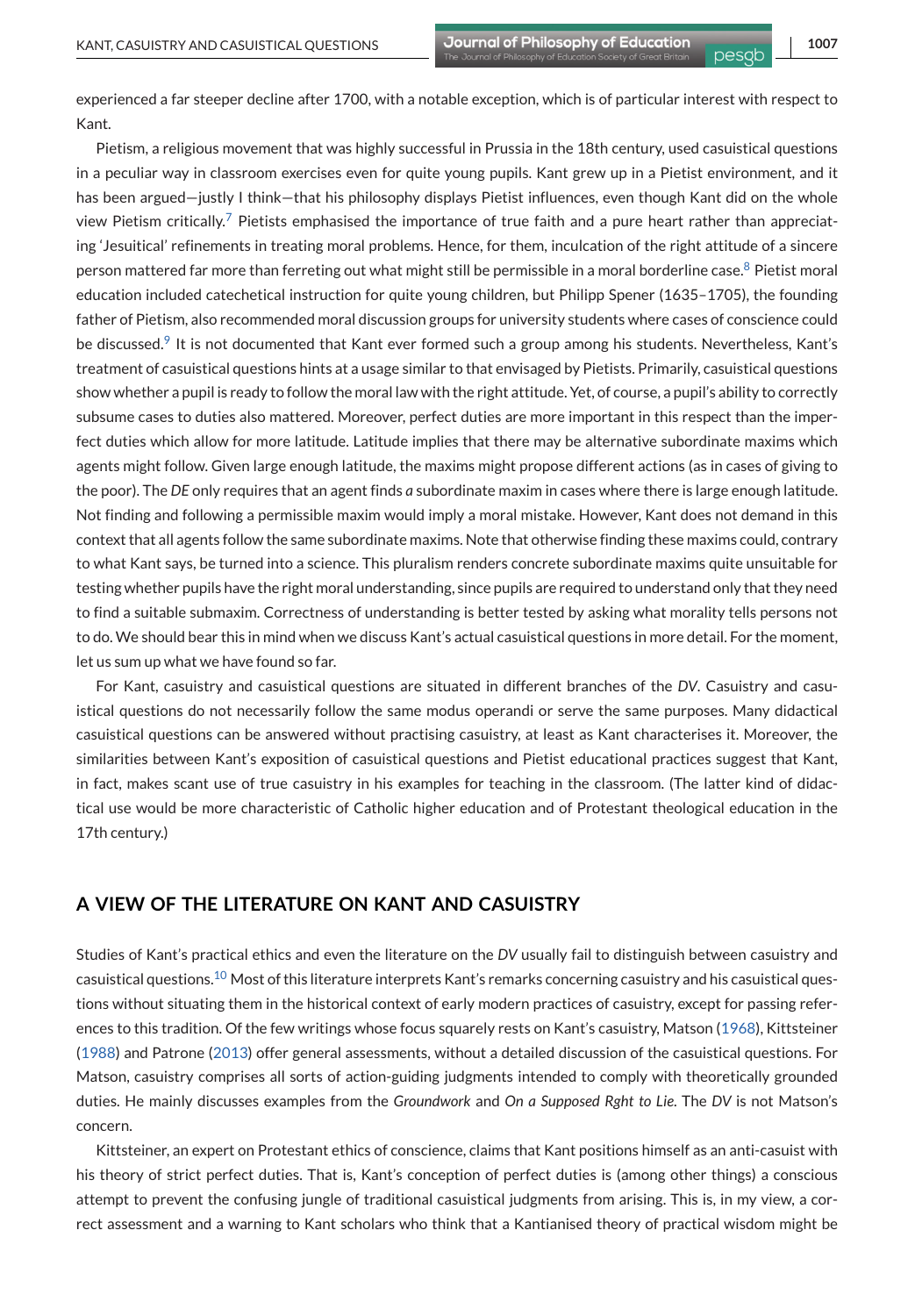used to soften Kant's perfect duties in application. Such tendencies neglect the fact that early modern casuistry amply documented the absence of agreement in practical ethics. Disagreement abounds with respect to the solution of all but a few of the 20,000 cases assembled in Antonino Diana's gigantic *Moral Solutions* (*Resolutiones Morales*, [1633\).](#page-12-0)<sup>11</sup> Kant realised that only a very 'narrow' interpretation of perfect duties, which leaves no room for different choices of action, prevents intersubjectively conflicting application in practice. Too much leeway will breed disagreement and conflict. This is exactly what an ethics of pure reason is meant to avoid. Kittsteiner regards the remnants of casuistry in the *Metaphysics of Morals* as hardly relevant, without engaging in earnest with the casuistical questions of the *DV*.

Patrone's discussion of Kant's casuistry mainly strives to show that the categorical imperative is not a decision procedure. She recognises that casuistry, as the term is introduced in the *DV*, is unsuited to 'resolving conflicts between inconsistent grounds of obligation or in determining the specific requirements generated by imperfect duties' (Patrone, [2013,](#page-13-0) p. 491). However, claiming that the educational use of casuistical questions can replace the categorical imperative as an instrument for the guidance of actions is hardly what Kant had in mind.

The first notable in-depth discussion of the casuistical questions in the *DV* is James [\(1992\)](#page-13-0), who charts the field for subsequent investigations. James is aware that the number of 20 questions highlighted in the title of his paper is a matter of interpretation. He explicitly admits that alternatives to his reckoning are possible because Kant sometimes seems to split one question into several formulations, and also seems to throw in some merely rhetorical questions. It is, of course, difficult to determine what a merely rhetorical question is in the context of classroom interrogation. What might be a mere rhetorical question for an expert can give children pause to think. If we concentrate on the eight bundles of questions which appear under the header 'casuistical questions' in the *DV*, a narrow reckoning will in my view lead to 27 and a wide reckoning to 36 questions. The number 20 thus refers to thematic topics of questions rather than to questions in a literal sense. Nevertheless, it seems reasonable to focus on the thematic topics of Kant's casuistical questions and the expression they find in their best formulations rather than to bother with each and every formulation in the *DV*.

In contrast to the present investigation, James does not distinguish systematically between casuistry and casuistical questions. Accordingly, he considers Kant's presentation of both as deeply muddled. James notes the contradiction between Kant's claim that casuistry is only concerned with imperfect duties and the ample discussion of casuistical questions concerning perfect duties. James also finds a contradiction in Kant's claim that casuistry is no science and his remark that casuistical questions can help a person to attain a state of science with respect to the assessment of duties. Yet, if casuistical questions need not imply the use of casuistry, the apparent contradiction vanishes. It is then possible to ascribe the practice of casuistry to the faculty of judgment, buttressing the claim that casuistry is no science. Science builds on the faculty of reason, and guidance by reason is the highest aspiration in theoretical moral education and the classroom exercises of the casuistical questions. It is therefore not necessary to accuse Kant of a blatant self-contradiction so long as we take him at his word and abandon James's identification of casuistry and casuistical questions. We will address this point in more detail below when discussing specific casuistical questions.

Unna [\(2003\)](#page-13-0) deals only with a subset of Kant's casuistical questions, those pertaining to 'self-disembodiment', or, for short, suicide[.](#page-12-0)<sup>12</sup> However, her claim that answers to the casuistical questions concerning suicide can be found in Kant's published and unpublished writings is important for understanding casuistical questions and their general purpose. Scholars (like Schuessler [\(2012\)](#page-13-0)) who agree with Unna can use Kant's own answers to his casuistical questions concerning perfect duties to show that they are not meant as casuistry in the sense of opening a space for differentiated and varying answers depending on circumstances. They are rather raised to inculcate a strict and rigorous understanding of perfect duties.

Kim [\(2009\)](#page-13-0) focuses on the *DV* but without distinguishing between casuistry and casuistical questions. Except for a comment on the questions on suicide, there is no deeper discussion of the casuistical questions. The aim is mainly to understand Kantian casuistry against the background of the literature on traditional and modern casuistry. Kim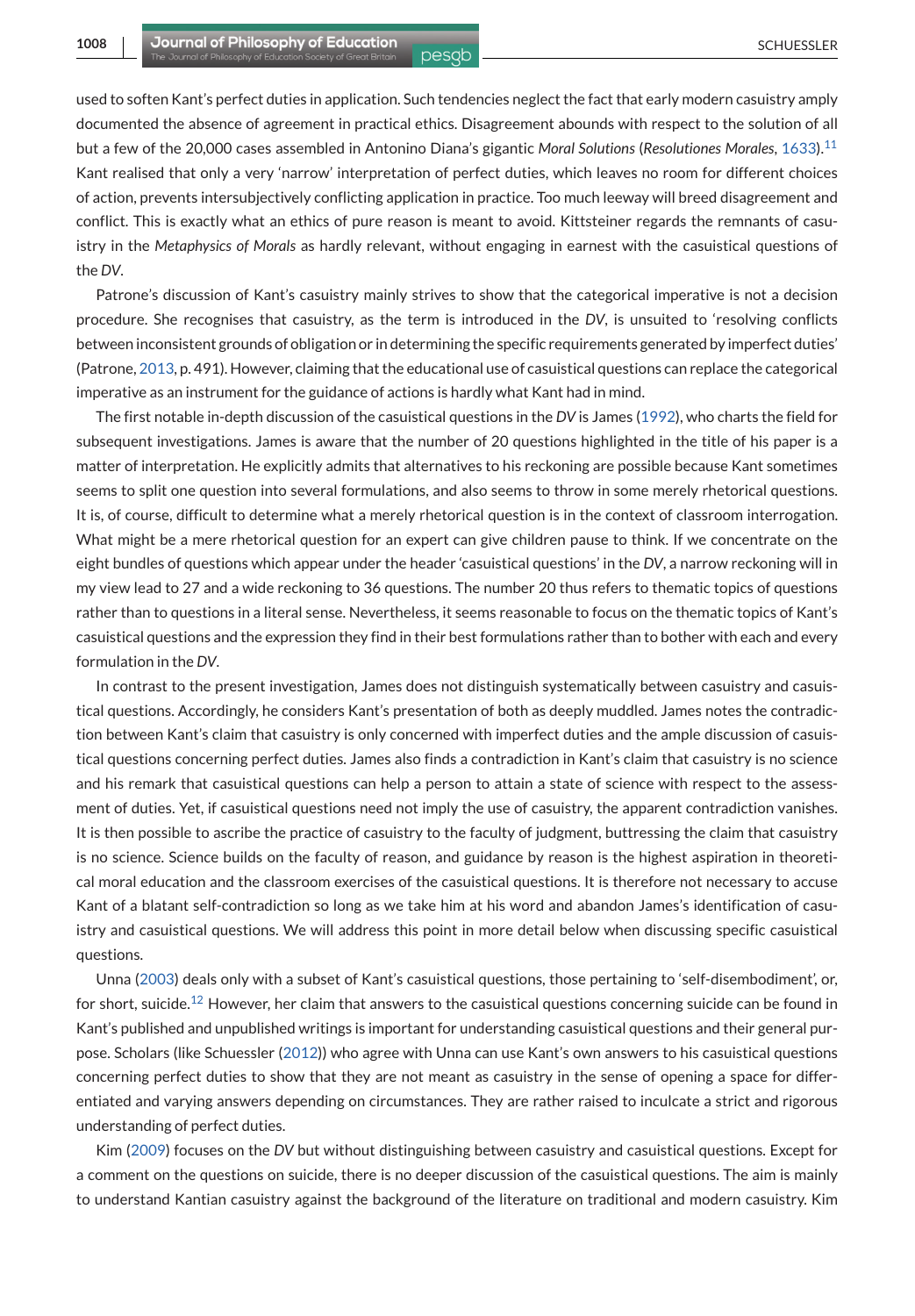emphasises, correctly in my view, that Kant's casuistry is not meant to offer exceptions to rules but to guide agents in the application of wide duties.

Oggionni [\(2017\)](#page-13-0) takes issue with the view that Kant elsewhere gave firm answers to the casuistical questions of *DV*. Her purpose is to make room for the 'softening' interpretation of Kant's perfect duties which has spread in contemporary Kantianism. To this end, she emphasises the difficulties inherent in using Kant's unpublished writings as Unna [\(2003\)](#page-13-0) and Schuessler [\(2012\)](#page-13-0) do. There can be no doubt, of course, that all interpretations of Kant's casuistical questions remain to some extent uncertain. The relationship between the casuistical questions of the *DV* and remarks in Kant's other writings, which can be interpreted as answers, cannot be determined with certainty. These are, however, usual concomitants of philosophical interpretation. Oggionni's merely general reservations offer, in my view, no sufficient grounds to claim that the casuistical questions concerning perfect duties in the *DV* are meant to be solved through casuistry, as Kant understands it. None of these questions require the introduction of subordinate maxims which modify the stringency of perfect duties or balance conflicting grounds of obligation. This view is not only supported by disparate remarks of Kant's which may be taken as answers to casuistical questions, but also by Kant's explicit claim that casuistry deals with imperfect duties, and by the role that casuistical questions played in Pietist educational practice. Hence, the interpretation which Oggionni opposes both coheres with the context in which Kant wrote and allows us to take Kant at his word.

Höffe [\(2020\)](#page-13-0) discusses conscience, probabilism and three casuistical questions on lies, avarice and servility. With respect to the three questions, he offers an explanation why Kant, contrary to what one might expect, does not invoke the categorical imperative to solve the cases. Staying close to Kant's text in his analysis, Höffe claims that Kant does not use the methods of casuistry in his treatment of the cases. Hence, Höffe, like Schuessler [\(2012\)](#page-13-0), distinguishes between casuistry and casuistical questions. The added reference to conscience is interesting because Kant mainly required subjective moral certitude to attain a good conscience. On this basis, Kant was able to declare that an erroneous conscience is impossible because we can know whether we feel subjectively certain in believing a moral proposition. Casu-istical questions can help to reveal whether an agent or a pupil has the required subjective certainty[.](#page-12-0)<sup>13</sup>

Casuistry and casuistical questions are also often briefly addressed in general commentaries on the*DV*and in works on Kant's virtue ethics or pedagogy (e.g. Morris, 2020, included in this issue). In this literature, casuistry and casuistical questions are usually not distinguished, and it is assumed that casuistry plays the same role in Kant as in the tradition of early modern casuistry. The aim of the latter is supposedly to chart a moral course in conflicts of obligation, or in a more Kantian formulation, in cases where grounds of moral obligation conflict. Esser [\(2008\)](#page-13-0), Louden [\(2000\)](#page-13-0), O'Neill [\(2002\)](#page-13-0) and many others emphasise the importance of this concern for Kant's ethics in general and for the *DV* in particular. By resorting to casuistical questions, according to this interpretation, Kant acknowledges that reasons for obligation (*rationes obligandi*) can conflict and that his ethics is able to determine the balance of the conflicting reasons (Esser, [2008;](#page-13-0) O'Neill, [2002,](#page-13-0) p. 343). It is necessary to speak of reasons for obligation here, because for Kant, moral obligations cannot conflict. True moral dilemmas therefore cannot exist (Kant, [2017,](#page-13-0) p. 19 [6:224]). In apparent conflicts between obligations, one side always prevails all things considered, and at least in a given case, the weaker side cannot generate an action-binding obligation. This was, indeed, a common assumption in traditional natural law theories and in the casuistical tradition.

In principle, it would be possible on this basis to resolve conflicts between obligating reasons in any given case straightforwardly by weighing the reasons and ascribing obligating force to the weightier side, just as Esser, Louden and O'Neill assume. This would open a door to a softening of Kant's apparent moral rigorism through a case-by-case weighing of reasons. On this view, the casuistical questions of the *DV* suggest that Kant approved of case-by-case weighing but, unfortunately, he personally too often came to rigoristic results. We might therefore discard Kant's actual weighing as the idiosyncrasy of an old Prussian professor and accept weighings that appear more plausible to us without abandoning the modus operandi of Kant's ethics. To modern minds, this storyline holds considerable appeal, and it has gained some prominence among Kant scholars.

Since I do not consider the storyline correct and would like to convince you of its wrongness, it seems best to oppose it right away before we turn to the casuistical questions of the *DV* in more detail. As indicated, Kant could have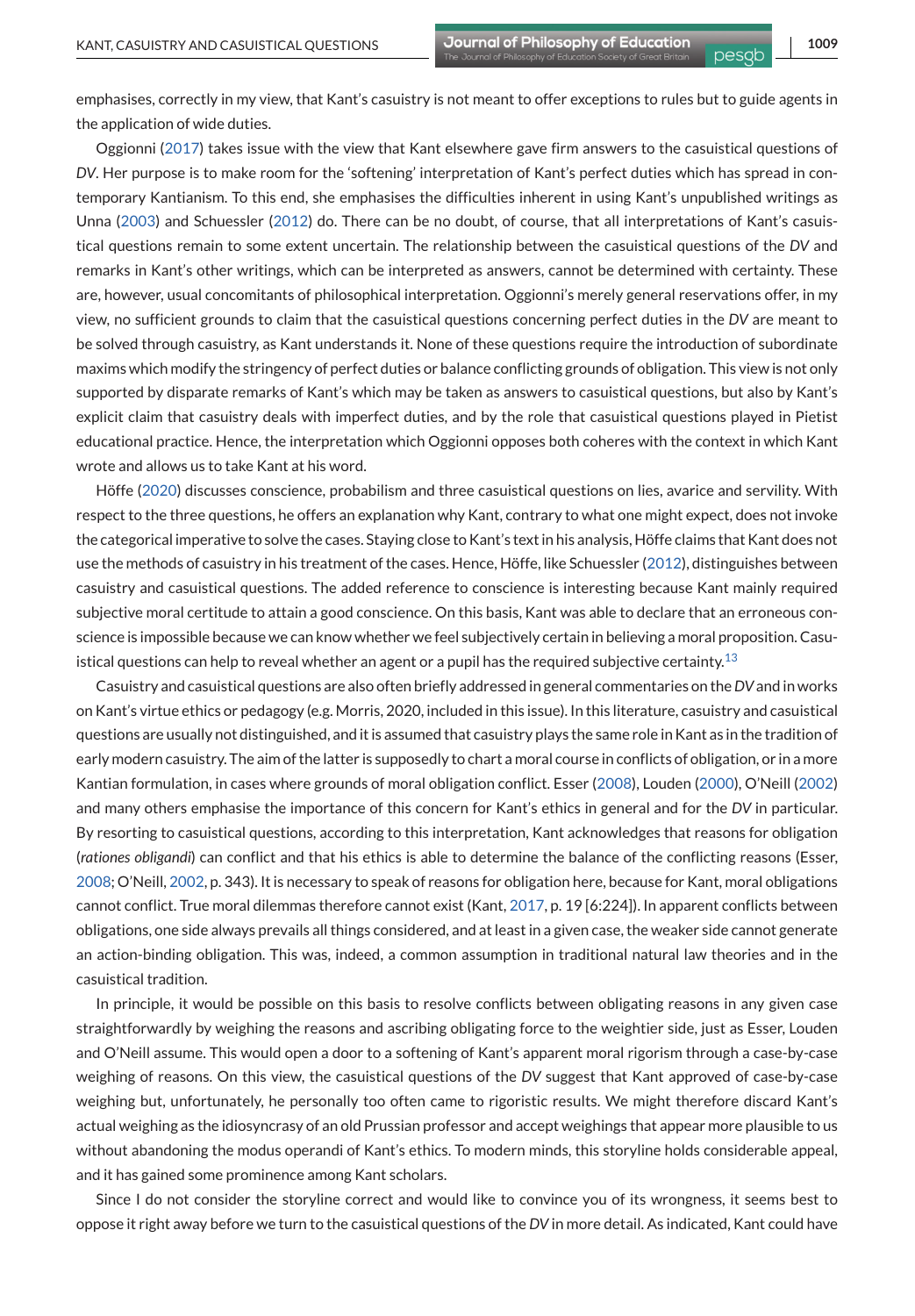proceeded in the way described. Yet, he did not. And he had reasons for his reluctance arising from the early modern casuistical tradition. Early modern casuistry, whether Catholic or Protestant, strove to chart and to delimit the space of permissible actions[.](#page-12-0)<sup>14</sup> In this endeavour, it did *not* rely on a freewheeling application of Aristotelian practical wisdom to cases of conscience. Early modern casuists did not start with a comparison of paradigmatic cases. Before early modern casuists approached a case, they already inhabited a whole edifice of moral theology in which cases of conscience were embedded. Moral theology contained theological, metaphysical, psychological, ethical and epistemological principles, rules and law-like generalisations. It also had a specific architectonic. All this informed a casuist's judgment of cases no less than the immediate case-specific moral reasons (*rationes* or *motiva rationis*in the Latin of the sources) encountered in controversial cases. Moreover, casuists were aware that they were not alone in judging cases. Their social epistemologies attributed weight to the decisions and arguments of other competent reasoners, which comprised not only other moral theologians but also 'experts in an art'. At this point, the problem of disagreement became acute in early modern casuistry. Casuists realised that they disagreed with respect to the solution of nearly all problems of practical ethics. (This may be considered a truism because cases with an easy consensual solution do not give rise to *problems* of practical ethics.) In the 17th century, the main concern of theoretical discussions concerning casuistry was therefore how the rampant disagreement between casuists should be handled. Hundreds of specialised treatises contributed to this discussion. As already indicated, the abundance of disagreement was also underlined by huge case collections like Diana's *Moral Solutions*from 1633.

Looking back to the casuistical tradition, Kant could see that different moral agents would weigh conflicting reasons differently in problematic cases. The result would not only be moral disagreement but most likely conflict. Kant aspired, at least concomitantly, to avoid disagreement and conflict by striving for aprioristic certainty in ethics[.](#page-12-0)<sup>15</sup> Agreement in practice was particularly important with respect to the prohibitive duties that protected the core of human dignity (i.e. the perfect duties). A permission to weigh conflicting reasons with respect to this core would again invoke the quagmire of disagreements whose sordid effects the tradition of casuistry had amply documented, or so Kant believed. In his view, ethics had to offer a shared orientation in action at least with respect to the perfect duties, and this is precisely what the modern 'Neoaristotelian' approach to Kant jeopardises. Of course, a modernised Kantian approach which steers closer to Aristotle and puts more trust in the consensus fostering powers of practical wisdom (or fears disagreement less) might be more attractive toda[y.](#page-12-0)<sup>16</sup> However, there will always exist an alternative Kantian approach which tries to minimise the occasion for moral disagreements, and this approach will steer closer to Kant.

Defenders of the Neoaristotelian approach to Kant may object that his casuistical questions at least show that some problematic forms of conduct which are closely related to prohibited actions are nevertheless licit. Permissibility here hinges on the action or maxim not falling under the moral law's prohibition. It is certainly true that we need to attend closely to Kant's distinction between action types if we want to determine how he conceives the scope of perfect duties. For Kant, in agreement with large swathes of the Christian moral tradition, the withholding of information, simulation and dissimulation should not generally be classified as lying (Mahon, [2003\)](#page-13-0). Modern ethicists may judge this issue differently. In any case, as the above quotation from Kant [\(2017,](#page-13-0) p. 180 [6:411]) shows, the faculty of subsumptive judgment which determines under which category of action type an action or a maxim of action falls does not require the application of casuistry in the case of perfect duties. Moreover, in Kant's view, practical wisdom has no strong role in subsumption, which does not depend on a weighing of reasons of obligation but just asks whether a case falls under a concept. The concepts which Kant uses (like simulation, dissimulation and lying) are given by the history of practical moral thought. They are not invented by the agent while comparing cases. The casuistical questions in the *DV* suggest that Kant wants to use moral education to forestall freewheeling interpretation, which in his view is wont to be undermined by rationalisations and the influence of self-love. Moral agents need to learn not to infringe the scope of strict prohibitions, e.g. by interpreting lies as mere simulation or some cases of suicide as self-sacrifice for the common good. The casuistical questions concerning perfect duties in the *DV* are therefore not meant to teach how hard cases can be classified so as to avoid subsumption under perfect duties but rather to fortify subsumption under perfect duties against forms of rationalising that nibble away at its scope.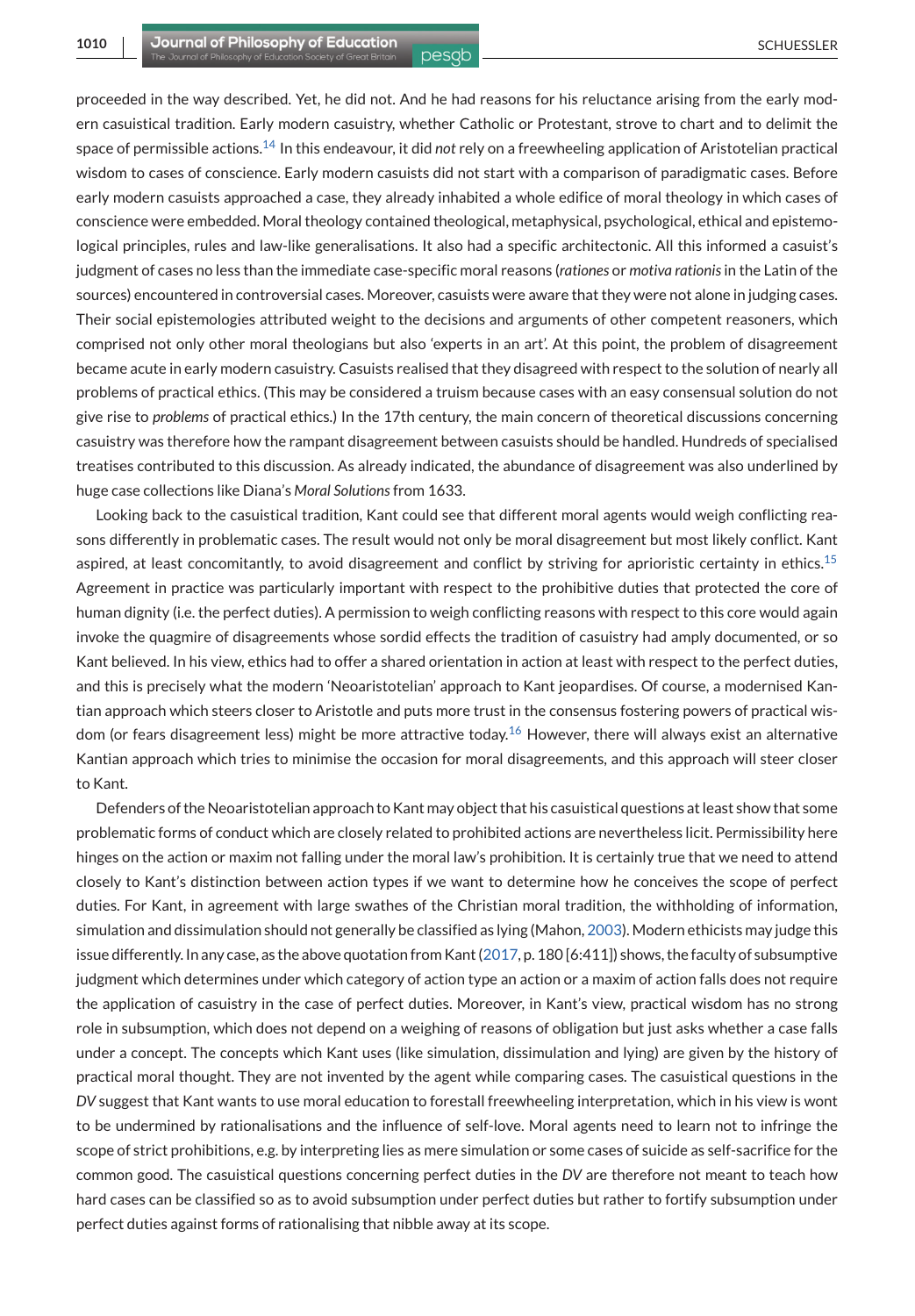## **THE CASUISTICAL QUESTIONS CONCERNING PERFECT DUTIES TO ONESELF**

Six of the eight clusters of casuistical questions in the *DV* deal with perfect duties to oneself. This must appear utterly strange if casuistical questions invariably involve casuistry. After all, Kant explicitly restricts casuistry to the field of imperfect duties. The simplest and best solution from an exegetical perspective is to acknowledge that casuistical questions need not involve casuistry in the sense described by Kant. In fact, in the passage quoted in the first section above, Kant recommends using a catechetical and Socratic method in moral education. These methods involve a question-and-answer exchange between teacher and pupils documenting whether the pupils grasp what they are supposed to learn. When discussing the task of a moral catechism in the *DV*'s *Doctrine of Method*, Kant again emphasises the utility of casuistical questions:

In this catechistic moral instruction it would be most helpful to the pupil's moral development to raise some casuistical questions in the analysis of every duty and to let the assembled children test their understanding by having each say how he would solve the tricky problem put to him. (Kant, [2017,](#page-13-0) p. 244 [6:483])

Since Kant is talking about tricky problems here, he might appear to allude to the use of casuistry. However, this is by no means a safe conclusion. A catechism is usually designed to imbibe the basics of faith and not meant to delve into sophisticated theological interpretations. Moreover, Kant offers an example of a catechetic Q&A exchange right before formulating the quoted passage. The teacher asks:

Suppose, for example, that a situation arises in which you could get a great benefit for yourself or your friend by making up a subtle lie that would harm no one: what does your reason say about it? Pupil: That I ought not to lie, no matter how great the benefits to myself and my friend might be. (Kant, [2017,](#page-13-0) p. 242 [6:481])

The example shows that *never* to violate a perfect duty such as the duty not to lie was a possible right answer to a tricky casuistical question in the classroom context. To answer correctly, the pupil need not identify cases of simulation which might be morally permissible because they do not involve lies (in the way casuists were wont to do). In short, to answer the teacher's casuistical question, the pupil need not resort to casuistry. Kant is explicit about this also in his lectures on pedagogy. The teacher is to ask moral questions from everyday life in which it needs to be decided whether an action is morally right or not. Should we delay repayment of a debt if the money would help to alleviate great suffering? Is it permissible to use lies in cases of emergency? Kant both times answers with a resounding 'No!' (Kant, [2007,](#page-13-0) p. 477 [9:490]). He does not resort to subtle maxims in order to make distinctions. Kant just wants to hear: 'Message understood! I am never allowed to do this!'

Against this background, we should not assume in advance that Kant wants to hear anything else with respect to the casuistical questions concerning perfect duties to oneself. Kant never uses the term 'casuistry' in this context, speaking only of casuistical questions. The burden of proof is on commentators who argue that the presence of casuistical questions concerning such duties shows that Kant wants to make compliance with perfect duties flexible. His six clusters of questions pertain to suicide (self-disembodiment), lust (defiling oneself), intemperance (stupefying oneself), lying or honesty, avarice or thrift, and servility. I will not address all six clusters here but focus on suicide to show that the existence of the questions should not be taken as proof of an intention to relinquish exceptionless obligations or to apply casuistry in their application.With respect to almost all questions concerning suicide in the*DV*, Yvonne Unna has shown that Kant offers answers elsewhere in his published works or lectures. In all these cases he claims that suicide can never be morally right[.](#page-12-0)<sup>17</sup> Admittedly, he sometimes seems to defend the moral integrity of agents who commit suicide. In a lecture on the metaphysics of morals, Kant adverts to the noble attitude of the Stoics with respect to suicide and the case of the Roman hero Marcus Curtius, who sacrificed his life to save his fatherland. As Livy records, Curtius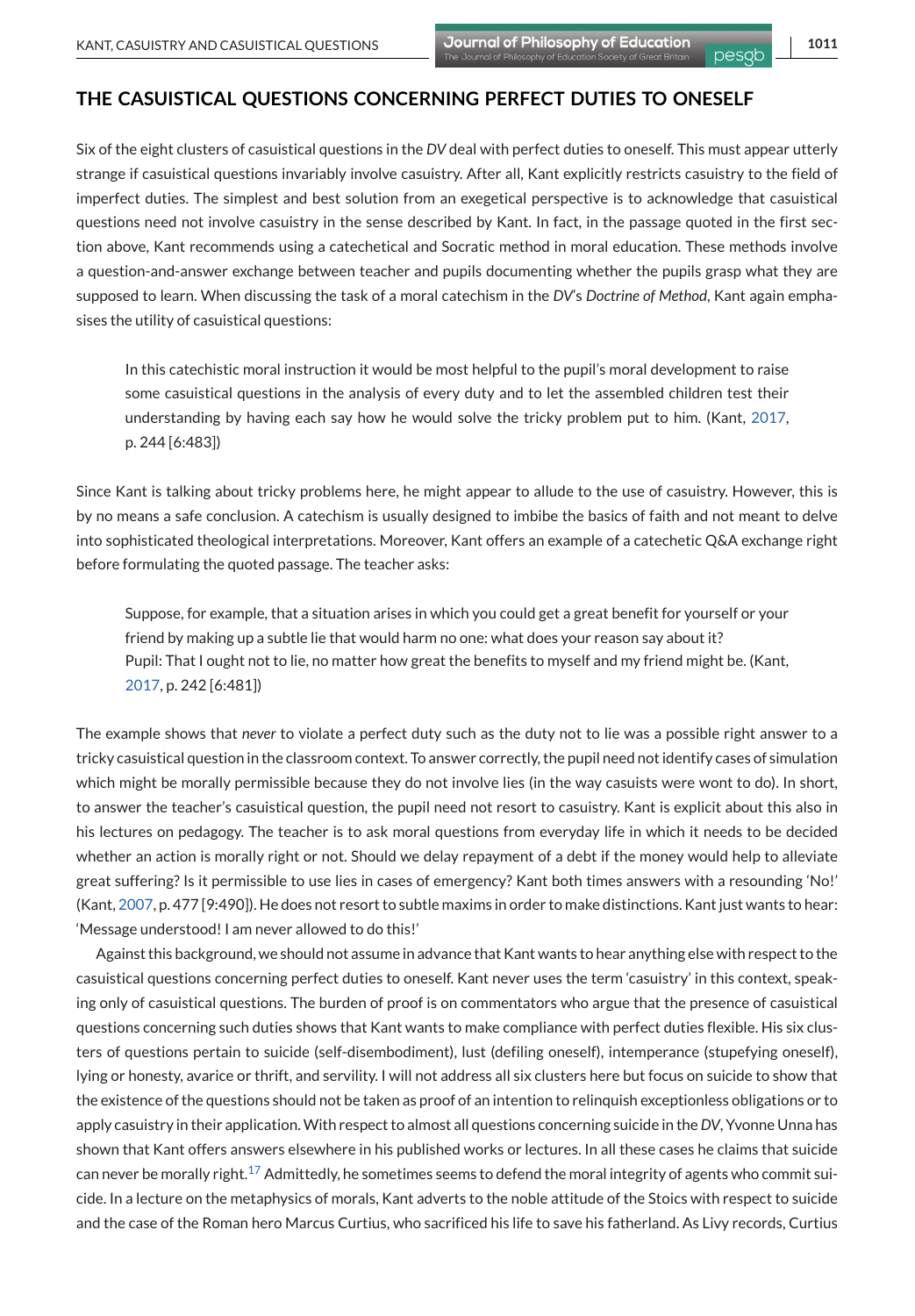jumped into an abyss to placate the Gods who appeared to threaten Rome with destruction through a landslide (Kant, [1997,](#page-13-0) p. 370 [AA27.2.1:629]; Unna, [2003,](#page-13-0) p. 459). Kant regards Curtius's sacrifice as equivalent to suicide and therefore as morally wrong. Although Kant sympathises with the hero, respect for the moral law, as Kant understands it, retains the upper hand, and leads to a negative answer. However, would Kant also have disallowed the self-sacrifice of a soldier who throws himself on a grenade to save his comrades? In such cases, the line between forbidden suicide and permitted sacrifice for the common good becomes razor thin. In the soldier's case, the grenade is thrown by others, and therefore the deadly mechanism is not triggered by the agent himself. This may suffice to regard shielding others with one's own body as permissible, even if it leads to certain death, while Curtius's superstitious deed is classed as impermissible suicide. Kant's casuistical questions concerning suicide are, among other things, about drawing the line in tricky cases. Yet, such questions of subsumption of cases under a rule are not what Kant thinks casuistry is generally concerned with.

In the case of Seneca, who committed suicide to forestall murder by Nero, Kant expresses his sympathy for the agent quite openly. He recognises that suicides like Seneca's aim at upholding the person's honour and dignity, and such considerations are dear to Kant. Yet, in the end, the dignity of humankind and the moral law prevail. Kant professes not to demand a defence of the respective suicidal actions[.](#page-12-0)<sup>18</sup> Suicide is always morally wrong for Kant. The single question on suicide in the*DV*which Kant does not answer negatively elsewhere concerns the planned but not executed suicide of Frederick II (called the Great) of Prussia (Kant, [2017,](#page-13-0) p. 191 [6:423]). Frederick carried a box with poison in case he was captured by enemies in the Seven Years War. Kant does not tell us whether he considered this plan as morally condemnable. It would certainly have been very risky to publicly take a stance on this matter. However, Kant's documented answers to all the other questions concerning suicide indicate with considerable likelihood what he really thought of the allegedly great Frederick[.](#page-12-0)<sup>19</sup>

Doubtlessly, Kant's intransigence with respect to perfect duties makes it more difficult to defend him today. A bit more casuistry, a greater willingness to brook exceptions, would draw Kant's ethics closer to present-day moral attitudes. Modern Kantians may be justified in venturing beyond Kant in this respect, but they should not claim to have the original Kant on their side. It is important to understand that from the perspective of his age, Kant was not incomprehensibly narrow-minded when taking an exceptionless stance with respect to perfect duties. The casuistical questions concerning perfect duties to oneself deal with what traditionally was prohibited as mortal sin. In Christian ethics, it is always wrong to commit a mortal sin. Kant, although a philosopher of the Enlightenment, was not a revolutionary with respect to moral content. The *DV* ostensibly transfers Christian sins into the framework of a secular ethics (and even the subbranches of the *DV* [i.e. dogmatics, casuistry, catechetics, ascetics] mirror those of early modern textbooks of moral theology and thus betray theological roots). In the process, mortal sins remain strictly prohibited. This is not idiosyncratic for Kant in his place and time. In Kant's view, attempts to circumvent strict duties by way of casuistry had led to shocking results in the centuries before him. The case-wise weighing of reasons had given rise to subterfuges and the immoral practices of Jesuitry, and the only way to prevent sliding down this very slippery slope was to be strict with respect to perfect duties even in application.

The only casuistical question concerning perfect duties to oneself that apparently spoils this reading deals with self-intoxication. Here Kant faces the problem that a zero-tolerance strategy was not backed by received Christian morality. Moreover, insisting on strict abstinence from alcohol would have meant the end of convivial intellectual exchange as Europe knew it. And while you cannot commit suicide to a still healthy degree, consuming a moderate amount of alcohol was certainly not considered as intoxication in Kant's time. In this context, Kant contemplated what size of dinner parties was conductive to convivial intellectual exchange without motivating drunkenness (Kant, [2017,](#page-13-0) p. 195 [6:428]). Large parties, with much singing, dancing and drinking, were certainly not helpful for a deeper exchange of views. Kant quotes the British author Chesterfield's suggestion of taking the number of muses, that is, nine, as the limit. Here, indeed, Kant seems to use a maxim ('Never attend dinner parties with more than nine guests') in the way his conception of casuistry in the *DV* suggests. However, the maxim is not concerned with determining the application of a perfect duty. The perfect duty demands that one not intoxicate oneself, and the size of a dinner party does not tell us anything about intoxication. The maxim comes only into play because Kant considers convivial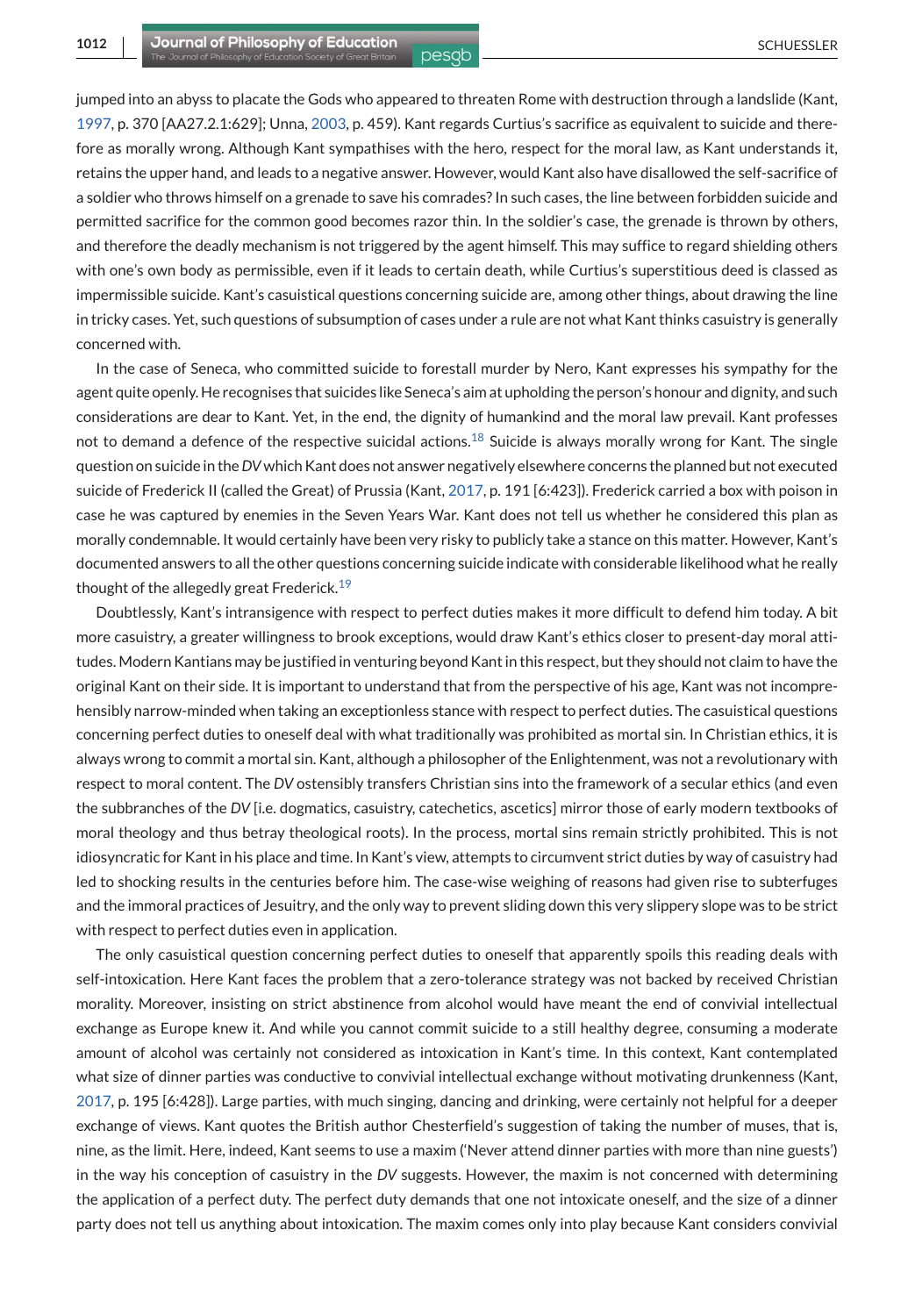exchange as a legitimate reason to consume alcohol, and the maxim regulates convivial exchange, not intoxication. Convivial exchange serves the purpose of self-cultivation and politeness in dealings with others. It is thus linked to an imperfect duty, for which casuistical determination of subordinate maxims is in order. The maxim of the number of muses is therefore not a counterexample to the claim that Kant's treatment of perfect duties to oneself does not involve casuistry.

## **IMPERFECT DUTIES AND THE CASUISTICAL QUESTIONS CONCERNING DUTIES OF LOVE**

If we take Kant at his word, the place of casuistry in the *DV* would be among the imperfect duties to oneself or to others. Yet, Kant does not raise casuistical questions in the sections on imperfect duties to oneself or duties of respect to others. However, he asks casuistical questions with respect to two of three categories of the (imperfect) duty of love. How are we to interpret this incompleteness? Moreover, is Kant at least in these cases engaging in casuistry, or do the casuistical questions again only serve didactic purposes?

There are three categories of duties of love: beneficence, gratitude and sympathy (Kant, [2017,](#page-13-0) p. 216 [6:452]). Kant formulates casuistical questions only for beneficence and sympathy. It is difficult to see why gratitude should be absent. In fact, Kant touches upon the duty of gratitude in the questions concerning the other duties of love. In my view, he just uses material in this context which he had at hand from his lectures and does not care much for honouring architectural symmetry. This is a sign that he probably did not consider the casuistical questions concerning duties of love, or imperfect duties in general, as very important. We will come back to this point. It is easier to find a reason why Kant would add a casuistry specifically to the duties of love. Kant distinguishes not only between perfect and imperfect duties but also between narrow and wide duties. Narrow duties bind actions directly, while wide duties bind actions only indirectly via maxims (Kant, [2017,](#page-13-0) p. 163 [6:390]; Denis, [2001,](#page-12-0) p. 30). Moreover, some wide duties are wider than others. The widest duties quite obviously stand most in need of structuring through subordinate maxims because they allow for most latitude in actions. That is, the wider a duty, the better it is suited for casuistry, and Kant assumes that duties of love are the widest duties of all. Hence, we should expect casuistry if at all then for duties of love, and there, indeed, we find casuistical questions.

However, at closer inspection, the questions which Kant offers seem again to be mere classroom exercises with hardly a connection to moral casuistry. Questions like 'Would it not be better for the well-being of the world generally if human morality were limited to duties of right, fulfilled with the utmost conscientiousness, and benevolence were considered morally indifferent?' do not ask whether an action is morally right or not (Kant, [2017,](#page-13-0) p. 221 [6:458]). They merely reveal whether pupils have understood some not directly action-relevant moral subject matter. Another question, pertaining to a conflict between merit and human rights (original: *Menschenrecht*; Cambridge translation: right of human beings), is straightforwardly answered by Kant emphasising the priority of human rights (Kant, [2017,](#page-13-0) p. 218 [6:454]). There is no need for differentiation and submaxims in this case, and Kant presumably simply wants to hear that his addressees understand what has greater moral weight. The only question which seems to involve a submaxim of sorts pertains to beneficence. How far may we go using our financial fortune to benefit others? The answer is that we should not venture so far as to risk becoming needy ourselves (Kant, [2017,](#page-13-0) p. 218 [6:454]). This looks like a submaxim of beneficence and might therefore count as an instance of casuistry.

We may therefore conclude that Kant offers some casuistry precisely in the place which his own words suggest. It should also be said, however, that Kant's treatment of financial assistance to the needy differs considerably from the view that casuistry is mainly concerned with the solution to hard moral cases. A general memento concerning the limits of one's financial abilities is not a solution to a hard moral case. Kim makes a related observation: Kant's casuistry is not meant to find exceptions to a rule in hard cases but to guide agents in the exercise of imperfect duties of love and (possibly) respect (Kim, [2009,](#page-13-0) p. 338). It should be noted, however, that Kant's limitation of personal financial risk is not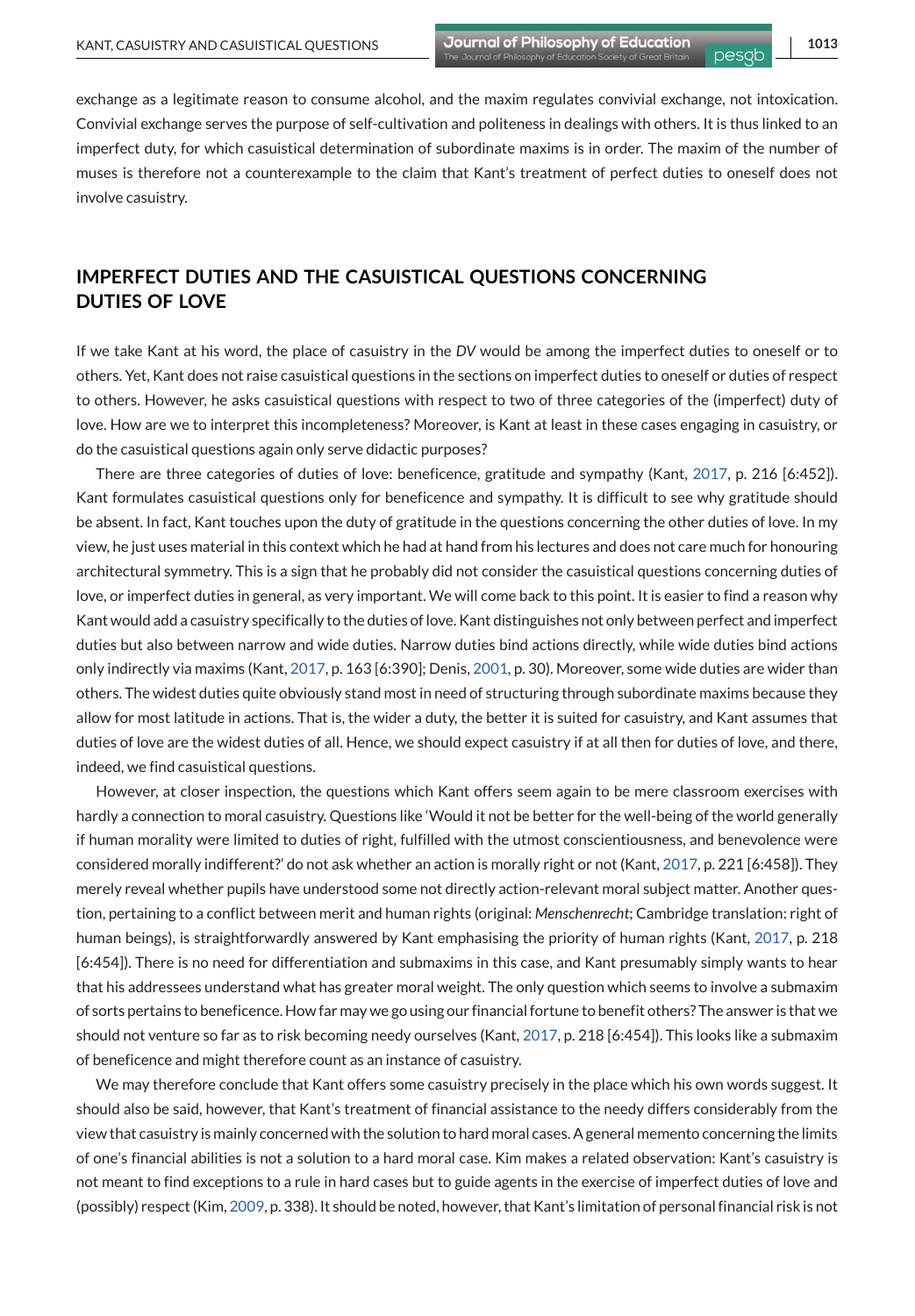<span id="page-11-0"></span>

telling agents how to allocate help. Kant is therefore not so much offering an action-guiding submaxim as a restriction on the choice of submaxims. He may nevertheless have regarded this as part of casuistry's task.

## **CONCLUSION**

In the *DV*, casuistry and casuistical questions do not have the same functions. Casuistical questions can but need not embody casuistry. Most of Kant's casuistical questions in*DV*, and in particular the questions concerning perfect duties, do not employ casuistry. They are didactic classroom exercises designed to test how much basic ethical knowledge pupils have acquired. For perfect duties, pupils are mainly meant to document that they understood the exceptionless bindingness of the duties. Moreover, the pupils are to cultivate their inner moral will more than acquire competence in solving tricky moral cases in the manner of 17th-century casuists. In this, Kant follows Pietist catechetical practices instead of reverting to the mainstream practices of early modern casuistry.

These points remind us not to fall for interpretations which allot practical wisdom too important a role in Kant's understanding of perfect duties. It may seem attractive to combine Kant and Aristotle, and to some extent a convergence is borne out by the role of virtues in Kant's ethics. However, Kant does not use casuistry or the casuistical questions of the *DV* to dilute the exceptionless character of perfect duties. This may render his ethics less attractive to modern readers, but we should at least appreciate the weight of Kant's motives. In the early modern era, the enormous flourishing of casuistry documented that agreement between moral theologians even of the same creed and training was hard to come by in practical ethics. Kant's aprioristic ethics and its strict perfect duties are, among other things, attempts to overcome this chaotic situation by insisting on the powers of pure reason and without resorting to force and external compulsion. Kant thinks he has offered us a way out of the rampant moral disagreement that traditional casuistry had uncovered. Moreover, he intends to erect a bulwark against the nearly unlimited possibilities of selfserving rationalisations which the early modern boom of casuistry had fostered. He would have thwarted his intention by applying traditional casuistry in the field of perfect duties. At the same time, he had good reason not to trust practical wisdom as a remedy against moral disagreement. The historical record had shown that in applied ethics moralists hardly agree on what practical wisdom demands in practice.

The case is different for imperfect duties, especially of love. Here, it seems innocuous if different persons use different submaxims for implementing a duty of love. Kant restricts this pluralism by highlighting binding grounds of obligation, such as avoiding the risk of becoming needy oneself, but does not altogether eliminate the latitude of maxim choice. Hence, casuistry as an art of finding suitable submaxims has a place in the exercise of imperfect duties. For this reason, some of the casuistical questions concerning imperfect duties may indeed represent casuistry, although others seem clearly again to be classroom exercises with the purpose of testing elementary moral knowledge.

#### **ACKNOWLEDGEMENTS**

I am grateful to two anonymous reviewers and the participants in the 'work in progress' meetings organised by the editors for insightful criticism and helpful suggestions.

#### **ENDNOTES**

- <sup>1</sup> The assumed number of casuistical questions in the *DV* depends on the method of counting. I follow the approach of James [\(1992\)](#page-13-0).
- <sup>2</sup> Kant occasionally referred to casuistry in his published works and lectures before the *DV* (for a short discussion, see Schuessler, [2012\)](#page-13-0). He mainly depicted (true) casuistry as concerned with moral bagatelles *(micrologia*), while condemning (false) 'Jesuitical' systems of casuistry, and above all moral probabilism, as dangerous subterfuges (Höffe, [2020;](#page-13-0) Schuessler [2020\)](#page-13-0). Compared to his earlier comments, Kant ascribes greater importance to casuistry in the *DV*. I will not analyse the respective changes in Kant's views here.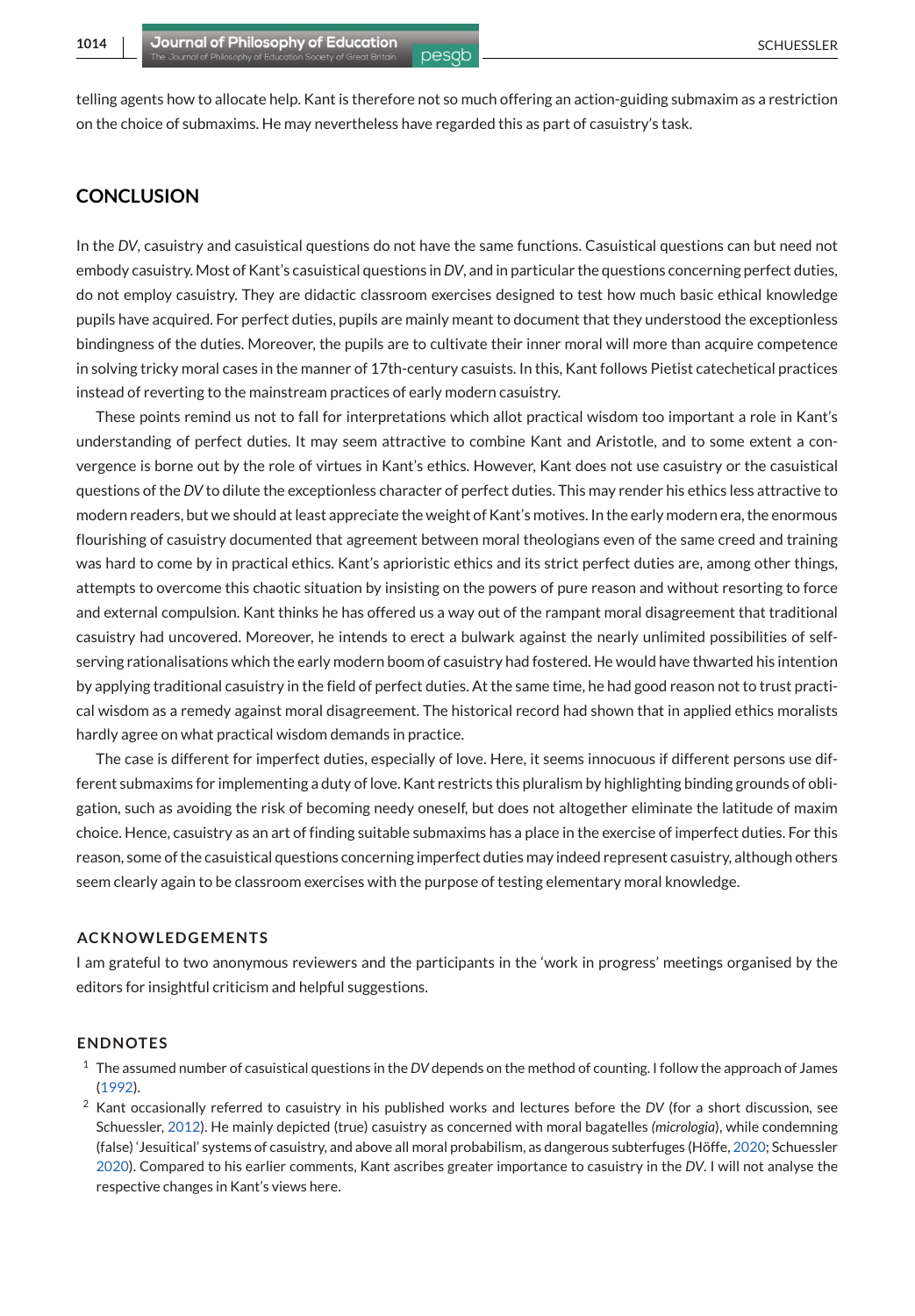- <span id="page-12-0"></span><sup>3</sup> In Kant [\(2017,](#page-13-0) p. 179 [6:410]), the term *Vorbegriffe* is translated as 'preliminary concepts'. Preliminarity has a connotation of transience and alterability, which the German *Vorbegriffe* need not have. *Vorbegriffe* can denote a firm basis of concepts which a scholar attains before starting an inquiry, and on which she may build. I think this is the most appropriate understanding for the presently relevant part of the text. Hence, my translation of *Vorbegriffe* as 'foundational concepts'.
- <sup>4</sup> Kant is allotting the task of finding maxims to judgment or the faculty of judgment (*Urteilskraft*) here, but in light of his own characterisation of judgment and reason (*Vernunft*), the question arises whether finding rules would not be more properly a task of reason. Interestingly, Kant later speaks of reason when referring to the finding of rules in the *Doctrine of Method* of *DV*. See the discussion in Dörflinger [\(2017\)](#page-13-0).
- <sup>5</sup> See Kant [\(2017,](#page-13-0) p. 181 [6:413]). For an analysis of this architectonic, see Ludwig [\(2017\)](#page-13-0).
- <sup>6</sup> On early modern casuistry, see Franklin [\(2001\)](#page-13-0), Jonsen and Toulmin [\(1988\)](#page-13-0), Leites [\(1988\)](#page-13-0), Mayes [\(2011\)](#page-13-0), Schuessler [\(2019\)](#page-13-0), Schuessler [\(2022\)](#page-13-0), Sedgwick [\(2019\)](#page-13-0), Turrini [\(1991\)](#page-13-0) and Tutino [\(2018\)](#page-13-0).
- $7$  Szyrwinska [\(2017\)](#page-13-0) offers a detailed investigation of Kant's relation with pietism, showing that Kant retained or modified many of its teachings.
- $8$  See, for instance, the unpaginated preface of Bohnstedt (1736; and see also p. 26). Bohnstedt's sympathies for Pietism can be gleaned from his praise for Spener (Bohnstedt, 1736, p. 213; and from Gass, [1886,](#page-13-0) p. 339).
- $9$  See Spener [\(1955,](#page-13-0) p. 78), on how a professor should interrogate pupils to reveal and fortify the state of their conscience, and also Gass [\(1886,](#page-13-0) pp. 338 and 341) on the Pietist approach to casuistry.
- <sup>10</sup> See e.g. Esser [\(2008\)](#page-13-0), Louden [\(2000\)](#page-13-0) and O'Neill [\(2002\)](#page-13-0).
- <sup>11</sup> Diana's huge database is a work of Catholic casuistry, but very large Protestant case collections also exist, see e.g. Prückner [\(1668\)](#page-13-0), with 1000 cases.
- <sup>12</sup> As Unna [\(2003,](#page-13-0) p. 455) emphasises, morally prohibited self-disembodiment can have a wider scope than suicide. From Kant's point of view, for instance, it is also prohibited to sell one of one's kidneys for money. For our present purposes, however, it suffices to discuss the taking of one's life by oneself and call it suicide.
- <sup>13</sup> Höffe also addresses probabilism, a specific system of casuistry, but we need not discuss probabilism in the present context.
- <sup>14</sup> For the following, see the references in note 6.
- <sup>15</sup> See Kant [\(1998,](#page-13-0) p. 686 [A 823/B 851]): 'It is just the same with the principles of morality, since one must not venture an action on the mere opinion that something is allowed, but must know this'. Since the differing views in reasonable moral disagreement can at best be opinions but not certain truths known to all, Kantian ethics is designed to overcome genuine disagreement with respect to dutiful actions.
- <sup>16</sup> The problem with this optimistic approach is that it depends on a stable social environment in which elites do not split too much over what they consider as practically wise in moral, economic or political respects. These were the most important fields of analysis in early modern casuistry (to which some may want to add medical ethics, which was also covered in depth in the casuistical tradition).
- <sup>17</sup> Unna [\(2003,](#page-13-0) p. 458) assumes that the latitude of actions which aim at self-preservation induces Kant to add casuistical questions to the discussion of the perfect duty of self-preservation. She thereby implicitly assumes that Kant wants to apply casuistry with respect to the casuistical questions. However, the casuistical questions focus on the prohibition of suicide and not on viable means of self-preservation.
- $18$  See Unna [\(2003,](#page-13-0) p. 462). Interpretations which assume that Kant did not prohibit suicide come what may (see e.g. James, [1999\)](#page-13-0) misunderstand in my view that he, indeed, wants to mitigate the condemnation of suicides but without rendering them morally permissible. For apparently 'honourable' suicides, Kant indirectly offers an account how a violation of perfect duties can coexist with the moral integrity of a good will. Kant assumes that feelings can overwhelm an agent and induce him or her to commit deeds which should not be imputed to a bad will. This includes feelings of fear or honour. Kant [\(2017,](#page-13-0) p. 177 [6: 408]) explicitly says that a duty-blocking impact of strong affects 'can indeed coexist with the best will'. His examples concerning honourable suicide are thus indicating that even though we may justifiably sympathise with the agents in such cases and need not deny their general moral integrity, their actions are nevertheless morally wrong and in violation of duty. By contrast, casuistry, involving the choice of submaxims, would render the defence of honourable suicides impossible. Following a maxim is always imputable to the will and cannot therefore coexist with the excuse that the will is overwhelmed by affects.
- <sup>19</sup> Note the difference to the cases of Seneca, Roland or Curtius, who acted under an immense immediate emotional pressure. Frederick calmly planned suicide as an escape route long before circumstances arose that might demand it. For the moral difference this makes in Kant's eyes, see note 17.

#### **REFERENCES**

Bohnstedt, D. (1736) *Schriftmässige und erbauliche Erörterung wichtiger Gewissensfragen*. Jena: Johann Friedrich Ritter. Denis, L. (2001) *Moral self-regard: duties to oneself in Kant's moral theory*. New York: Garland. Diana, A. (1633) *Clericis regularis et Sancti Officii regni Sicilia resolutiones morales*. Lyon: Jacques Prost.